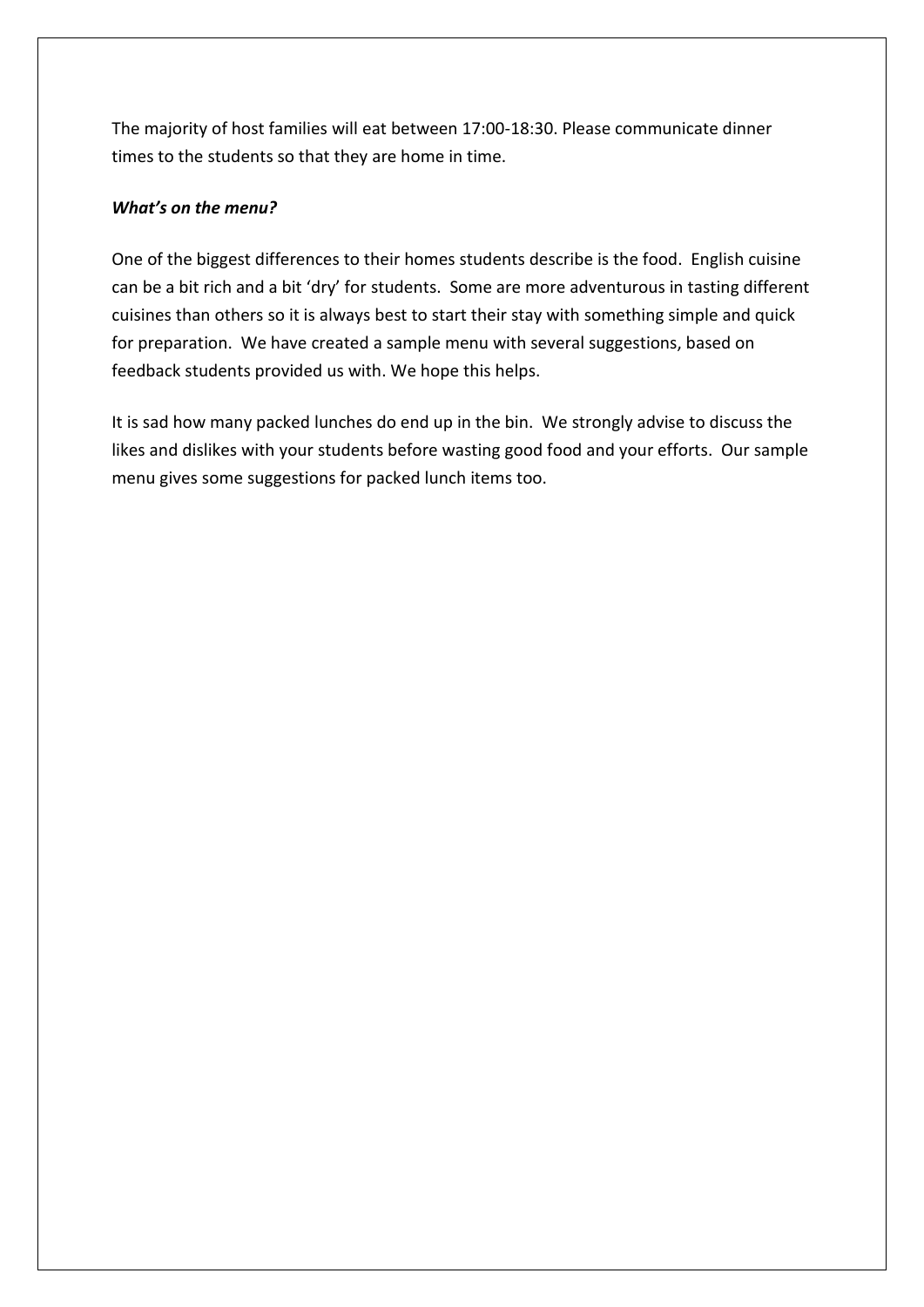

# **Menu Suggestions**

#### **Breakfast**

Cereals with milk, toast with jam or chocolate spread, glass of juice, squash or a warm drink Croissants or other pastries, glass of juice, squash or a warm drink Fruit loaf with butter and jam, glass of juice, squash or a warm drink Crumpets with butter, marmite or chocolate spread, glass or juice, squash or a warm drink Waffles or pancakes with jam or chocolate spread, glass or juice, squash or a warm drink

## **Packed lunch (always include a minimum of 5 fresh in-date items)**

Bread rolls (2x) with **a generous filling**, piece of fruit, chocolate bar, pack of crisps, drink Sandwiches (4 slices = 2 rounds) with **a generous filling**, piece of fruit, muffin, popcorn, drink

Cheese and onion pastry, piece of fruit, fruit tart, pack of crisps, drink

Wraps with ham or tuna and salad, piece of fruit, chocolate bar, yoghurt, drink Baguette with cream cheese and vegetables or ham, piece of fruit, biscuits, cheese puffs or tortillas, drink

Filling suggestions:-

ham / cheese / tuna / cream cheese and salad / chicken / cheese and tomato

## **Dinner (please always offer a pudding)**

Pasta bake, garlic bread, salad or cooked vegetables, squash or water, ice cream Jacket potato with butter, beans and cheese, salad or cooked vegetables, squash or water, chocolate mousse

Pizza with chips and salad or cooked vegetables, squash or water, yoghurt Spaghetti Bolognese, salad or cooked vegetables, squash or water, pie with custard Chicken nuggets and rice, salad or cooked vegetables, squash or water, ice lollies Stir fry with meat or vegetables, squash or water, a slice of cake Risotto with meat or vegetables and cheese, squash or water, ice cream Quiche, jacket potato, salad, squash or water, mousse Lasagne, vegetables, squash or water, fruit salad with ice cream Fish and chips, peas, squash or water, custard with biscuits Steak pie, mashed potato, cooked vegetables, squash or water, a slice of pie